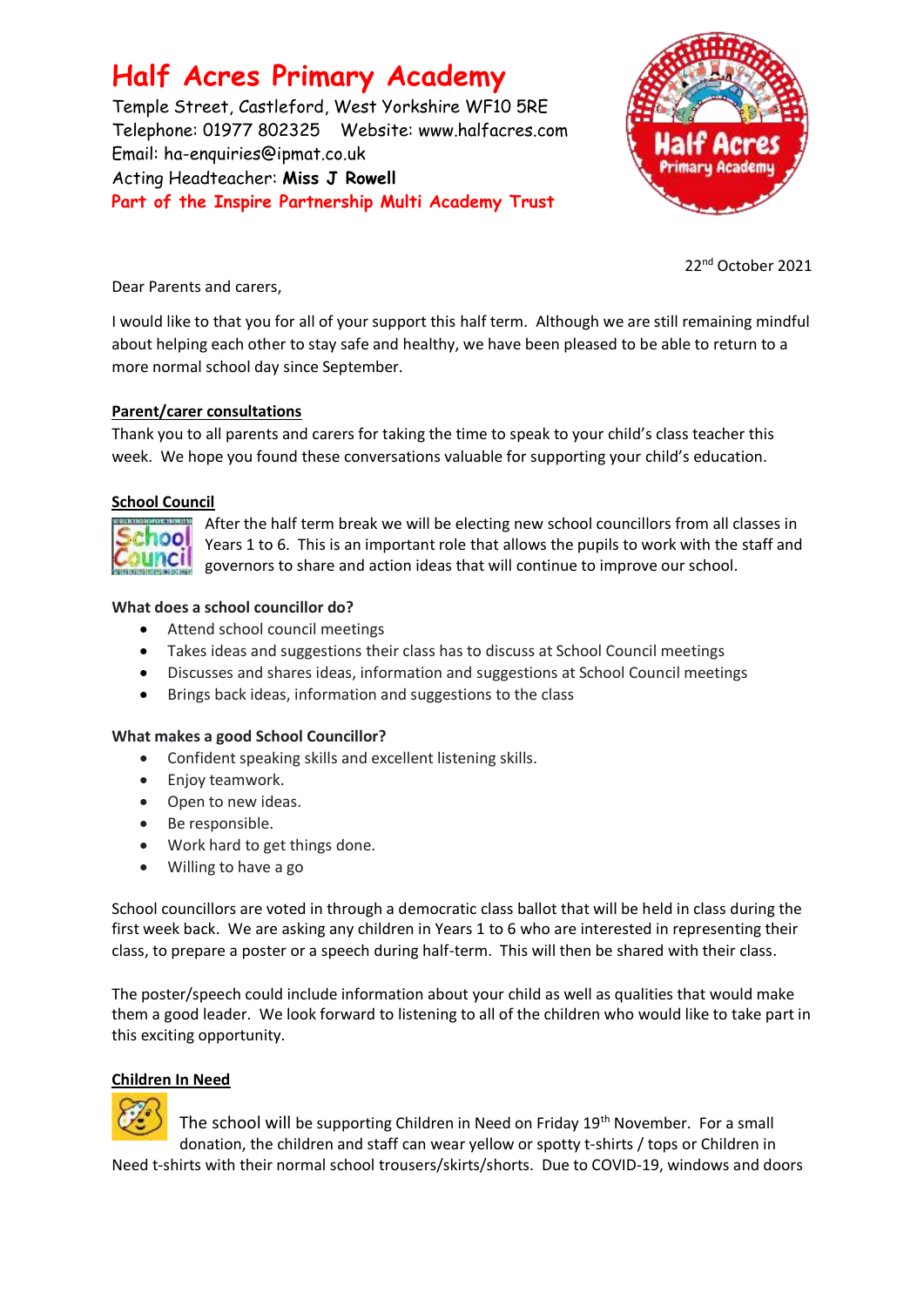will be kept open in classrooms, so please ensure your child has a school jumper/cardigan on the day. We can accept cash donations and staff will have a collection box parents can drop money in. For Years 5 and 6, children can bring money in and drop it their class coin collection box. Thank you for your support.

# **Odd Socks Day for Anti-Bullying Week**

#### **ANTI-BULLYING WEEK 2021**

# **15th and 19th November**

As a school, we are committed to supporting the emotional health and wellbeing of our pupils. As part of this, we will be taking part in Anti-Bullying Week 2021 and the theme '*One Kind Word'*, emphasising the positive impact a small gesture or comment can have on someone else's day. On Monday 15<sup>th</sup> and Friday 19<sup>th</sup> November (also Children in Need day) we will mark the importance of supporting this week and raising awareness of bullying by wearing odd socks. Odd Socks Day is designed to be fun! It's an opportunity to encourage people to express themselves and celebrate their individuality and what makes us all unique!

Please note, we are not asking for any cash donations; but if you would like to donate to the cause please visit: [www.anti-bullyingalliance.org.uk](http://www.anti-bullyingalliance.org.uk/) for more information.

## **Celebrating Castleford**

Pupils from across Key Stage 2 were very honoured to be chosen to represent school at the 'Reimagining Castleford' project which was held in the Carlton Lanes Shopping Centre. During the session, the children shared several ideas about how they would like Castleford to be in the future. Some of their ideas included having rowing boats near the river, riverside bars and restaurants, an outdoor cinema and a trampoline park. We are all so very proud of our children and our heritage.



# **Castleford Library**

This week, children from Year 1 enjoyed visiting Castleford Library. The children enjoyed learning about the library and meeting a local author. We are proud of how the children represented our school.

Castleford Library is a free service and children can loan up to 12 books at a time once they have become a member. Please do make use of this service if you feel it would benefit your child / family and continue to promote a love of reading out of school.

#### **Student Information Group**

Please can we remind you to return your student information packs as soon as possible. It is important that the office have this information so that our records can be updated.

#### **Return Date Reminder**

We return to school on Monday  $1<sup>st</sup>$  November, following the half term break. Please remember that the clocks change (go back 1 hour) on Sunday  $31<sup>st</sup>$  October.